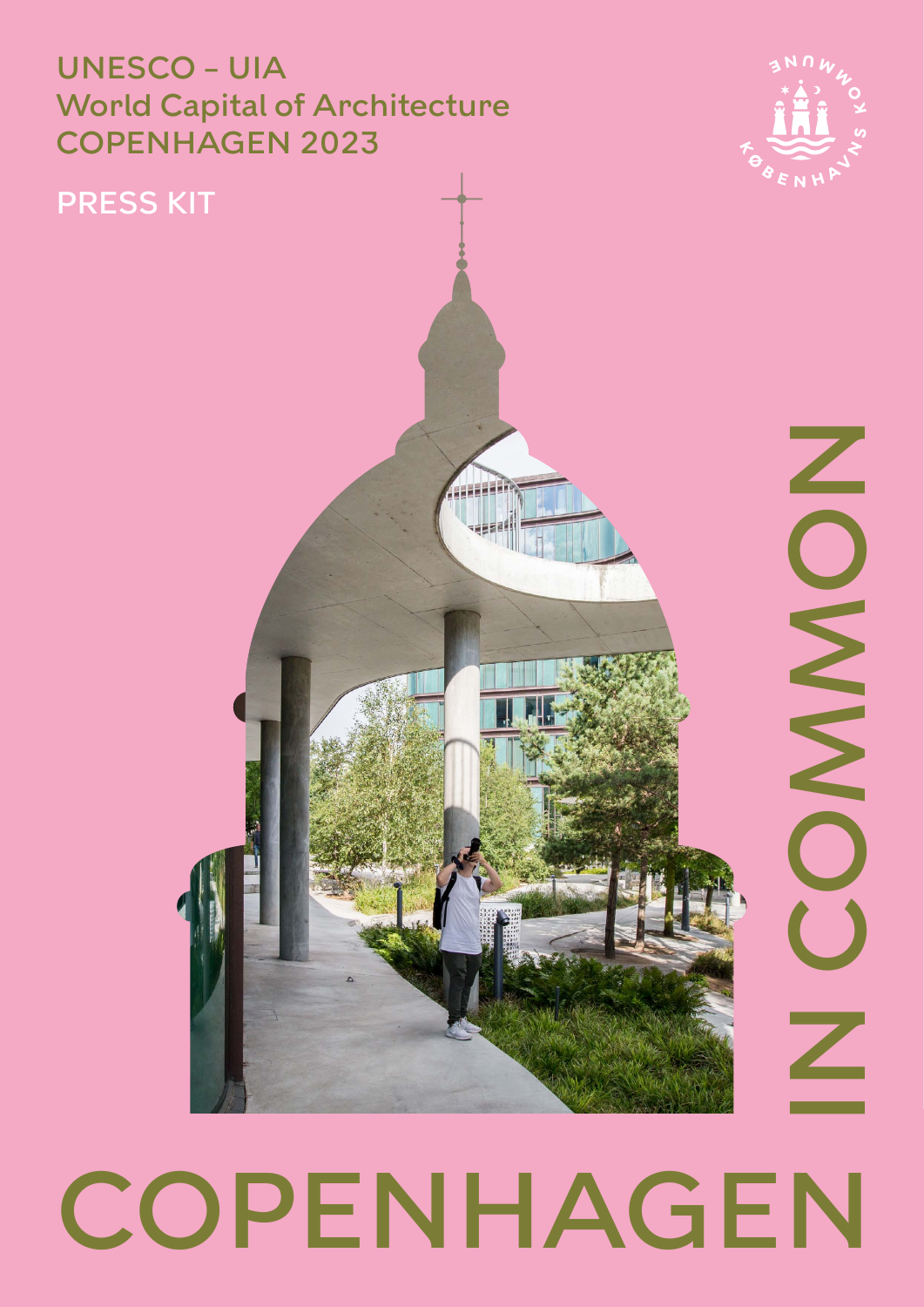## Copenhagen announced World Capital of Architecture 2023

**Copenhagen - the capital city of Denmark has been announced World Capital of Architecture in 2023. Join us for a whole year of events and debates on architecture within sustainable urban development.**



Copenhagen has won the ional Union of Architects (UIA) World Capital of Architecture in Janeiro was the first to be designated World Capital of Architecture prestigious nomination to the capiworld every three years and grace the most prominent and world-leading

UNESCO and the UIA have initiated a whole year focusing on architecture to underscore and demonstrate the crucial role of architecture and culture in sustainable urban development. The city designated World Capital of Architecture will become a global forum for discussions on the world's most pressing challenges through the prisms of culture, heritage, urban planning, and architecture. Through this initiative, UNESCO velop sustainable urban solutions to the benefit of our future generations.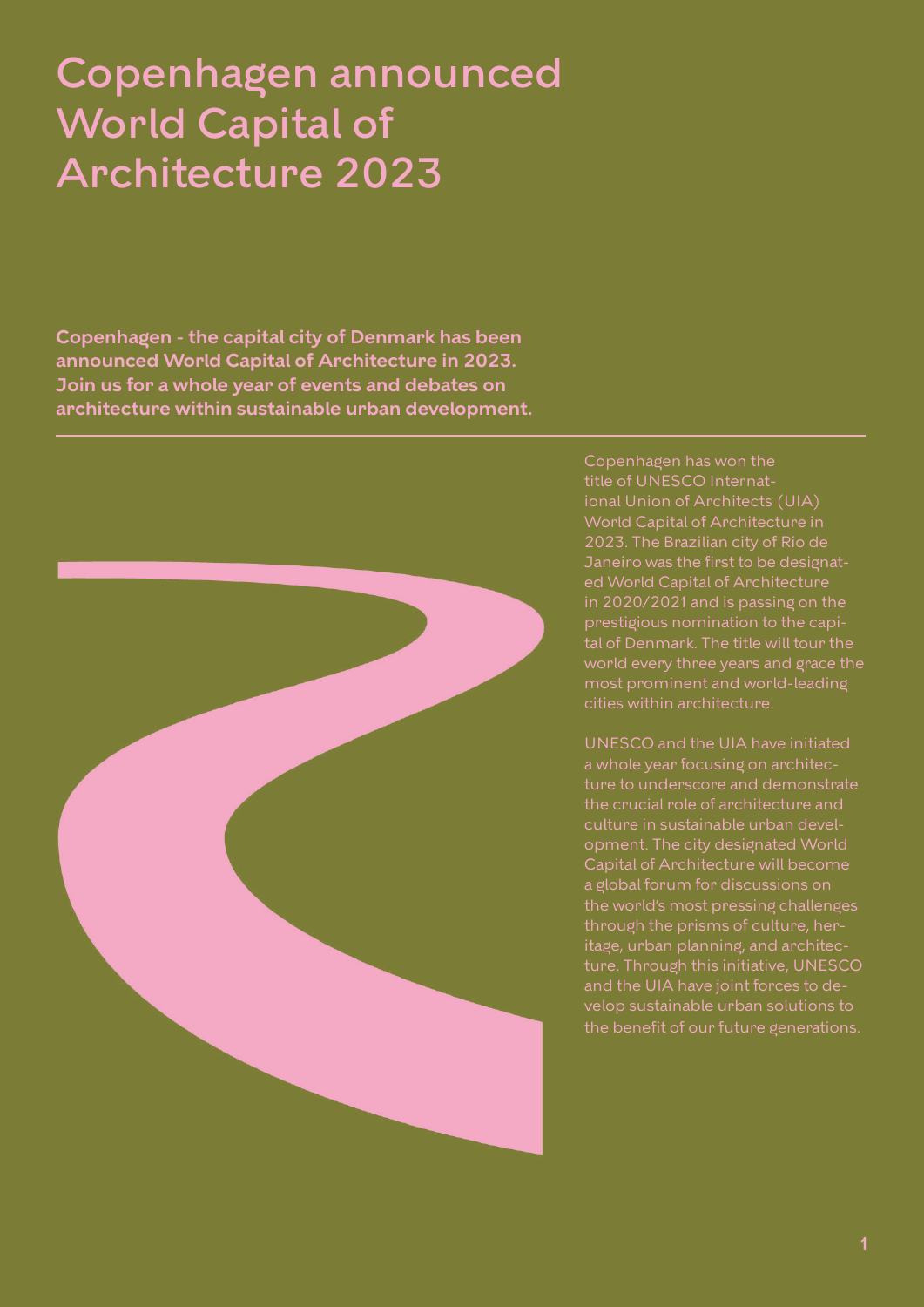# Copenhagen – city of sustainability and quality of life

**The City of Copenhagen is world-famous for its sustaina ble urban development which is vital to the nomination as UNESCO and UIA World Capi tal of Architecture in 2023.**

The City aims to become carbon neu tral by 2025 and boasts many green initiatives to reach its goal: Green public transport, thousands of kilom eters of bicycle lanes, zero-emission machinery on construction sites, environmentally friendly district heat ing - just to mention a few of the City's solutions to ensure clean air and a sustainable urban environment.

Cycling is the core to the city's unmis takable brand, and Copenhagen has several times been voted the world's best city for cyclists. As a result of a bike orientated infrastructure, 42 percent of Copenhageners commute to work or studies daily. Encouraging cycling goes hand in hand with the City's major focus on green transpor tation where zero-emission buses and a driverless metro are central elements. And not to forget – Copen hagen has a waterfront so clean that you can take a plunge in the harbour!

Join us for a whole year of activities and events where Copenhagen aims to inspire and be inspired beyond its borders!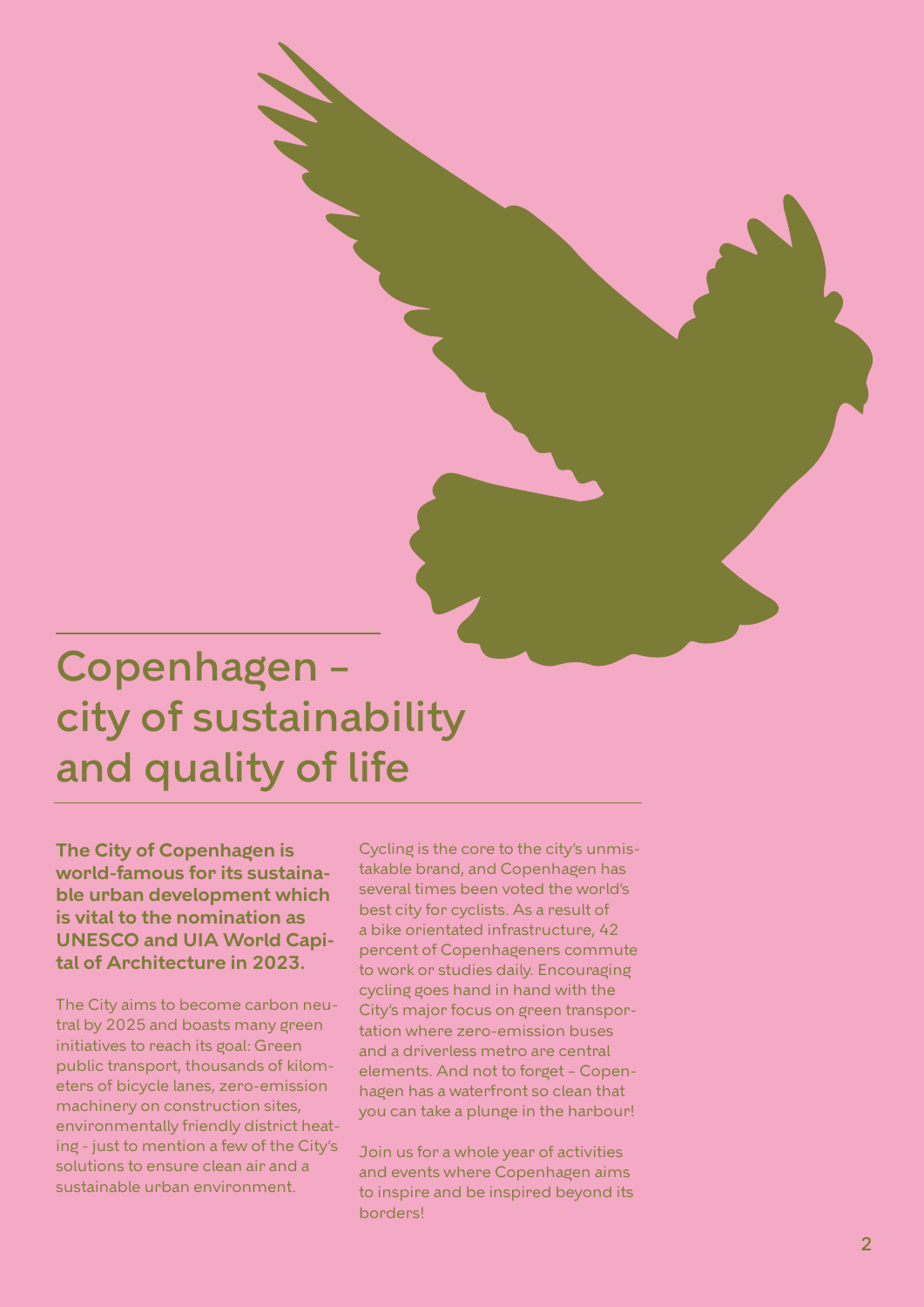# Copenhagen world-famous for legendary and innovative architecture

**Copenhagen carries a strong legacy within architecture, historic buildings and palaces. From King Christian 4th of Denmark who erected many of the city's historic buildings, to prominent, modernist Danish architects and designers such as Arne Jacobsen, Hans J. Wegner, and Georg Jensen. Pioneers of their time and fathers of the innovation and design which have put Denmark on the world map of architecture.**

by innovative, contemporary Danish architects and designers such as Bjarke Ingels Group (BIG), Vilhelm Lauritzen Architects, Henning Larsen, HAY, etc.

World-class Danish architects like Jørn Utzon have designed places like the iconic Sydney

Opera House, and Arne Jacobsen has designed the functionalistic Bellavista houses north of Copenhagen.

In 2023, Copenhagen will set off from its all-pervading legacy and continuous booms of innovative buildings and urban spaces with an ever-increasing focus on combining architecture with sustainability and liveability. Throughout the year, you will get the chance to visit architectural masterpieces such as the emerging new districts in Copenhagen, Nordhavn and Ørestad. Or CopenHill by BIG Architects which is a 41,000 m2 waste-to-energy plant with an urban recreation center on the roof. 70,000 tons of waste are burnt every hour producing heat for 60,000 families. Last the city's bike bridges such as the Bicycle Snake and the Circle Bridge. Join us for much more in Copenhagen!

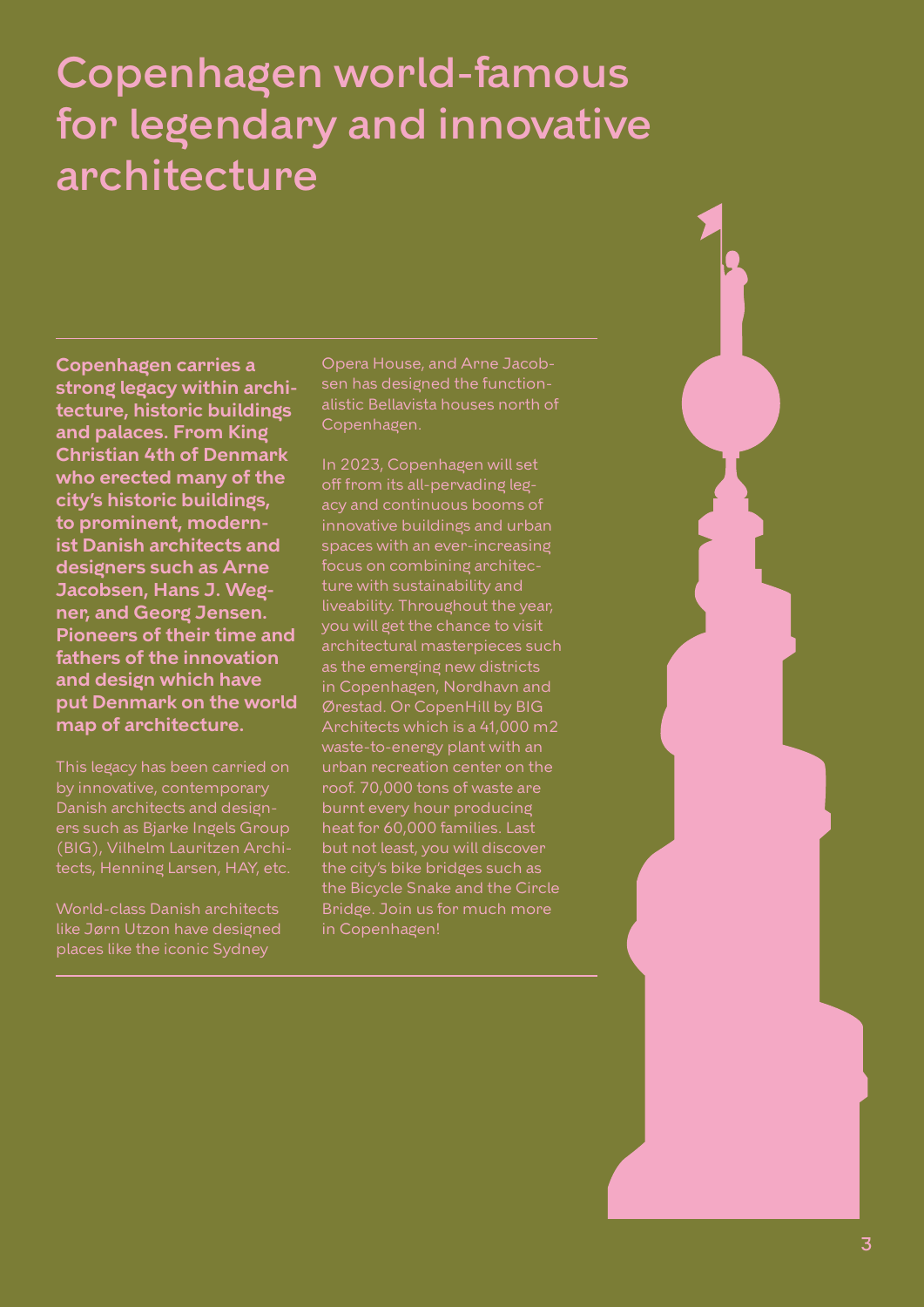# Copenhagen announced World Capital of Architecture in 2023

**In 2023, Copenhagen will dress up for a whole year of events, activities, exhibitions, debates, etc. within architecture and design. The city will carry on the baton from Rio de Janeiro and will also be hosting the UIA World Congress from 2 to 7 July 2023.** 

With the overall narrative "Copenhagen in Common", Copenhagen will address the common urban issues such as history, nature, everyday life - and how architecture can support building a more sustainable future in our cities. A city for everyone. A city embracing diversity and different ways of housing and living. A city that takes pride in putting sustainable solutions first. The Copenhagen in Common theme will celebrate communities, dialogue, and quality of life, and the whole year will be a lever to creating awareness of a democratic and sustainable urban environment.

In Copenhagen, there is e.g. a political focus on creating a socially sustainable city with social housing.

In collaboration with partners, the City of Copenhagen will invite cultural organizations, architects, private businesses, local startups, experts, educational institutions, tourism organizations, Copenhageners, etc. to join the programme of the year. The call for applications will open soon.

Welcome to Copenhagen - World Capital of Architecture 2023!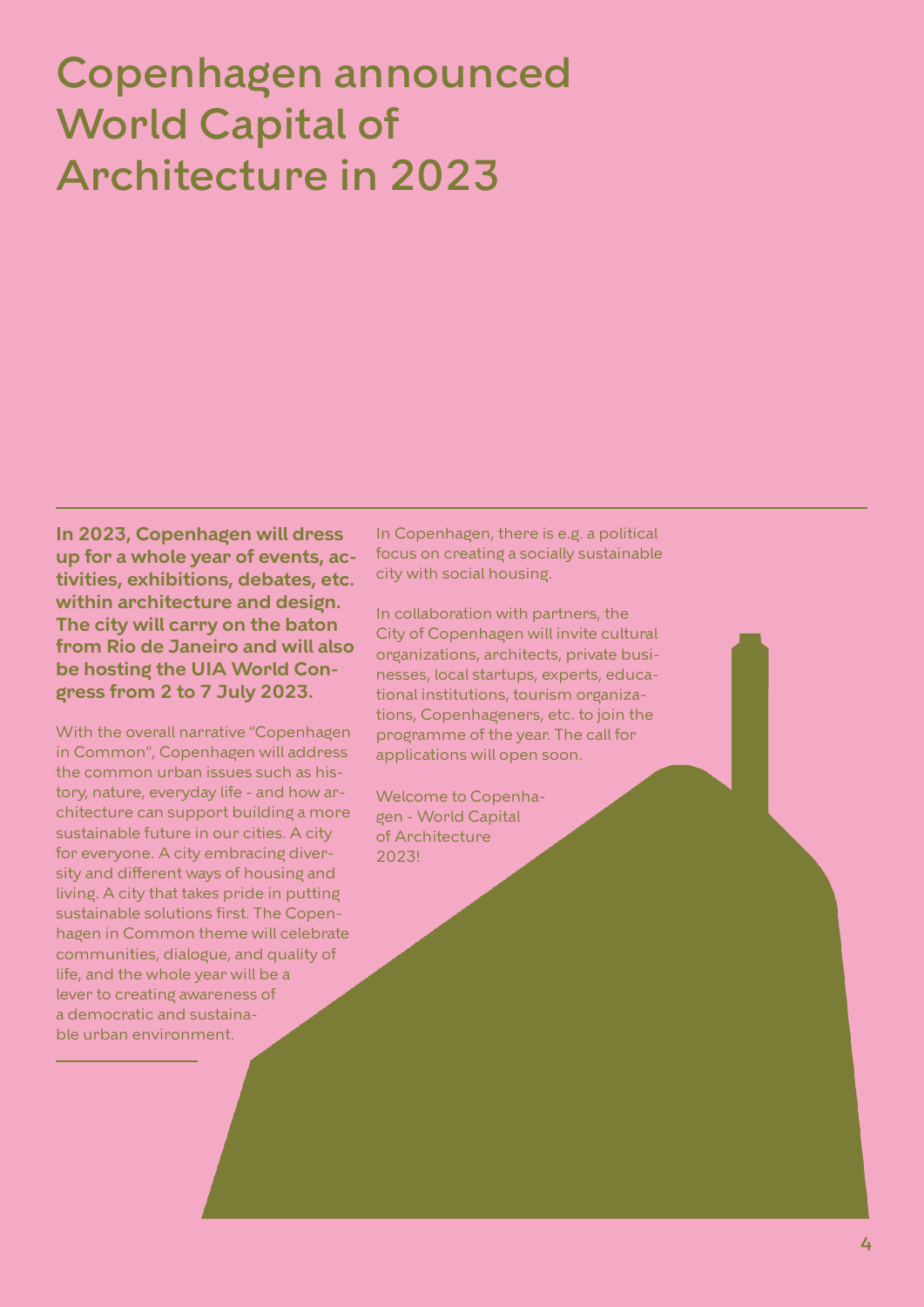## About the World Capital of Architecture

- The Brazilian city of Rio de Janeiro was the first to be designated World Capital of Architecture in 2020/2021. The Danish capital city, Copenhagen, will be the second to carry the prestigious title.
- Copenhagen has been designated World Capital of Architecture in 2023 because of its strong legacy within architecture and innovative urban development. The City's high ambitions on climate, sustainable solutions and liveability have been key to the nomination.
- Call for applications to join the official programme of the year in Copenhagen 2023 will be launched soon.



### About the Union of Architects (UIA) World Congress

- The UIA World Congress is the world's leading event within architecture and is held every three years. Copenhagen was selected host in 2017 in Seoul and for the first time ever, the Congress will visit the Nordics.
- The UIA World Congress in Rio de Janeiro in Brazil takes place from 18 to 22 July 2021. Copenhagen will host the Congress from 2 to 7 July 2023. In Rio de Janeiro, the World Capital of Architecture in 2026 will be announced.
- The UIA Congress in Copenhagen has chosen the theme "Sustainable Futures – Leave No One Behind". The Congress will focus on architecture as the lever to achieve the UN Sustainable Development Goals. Around 10,000 to 15,000 participants are expected from every corner of the world.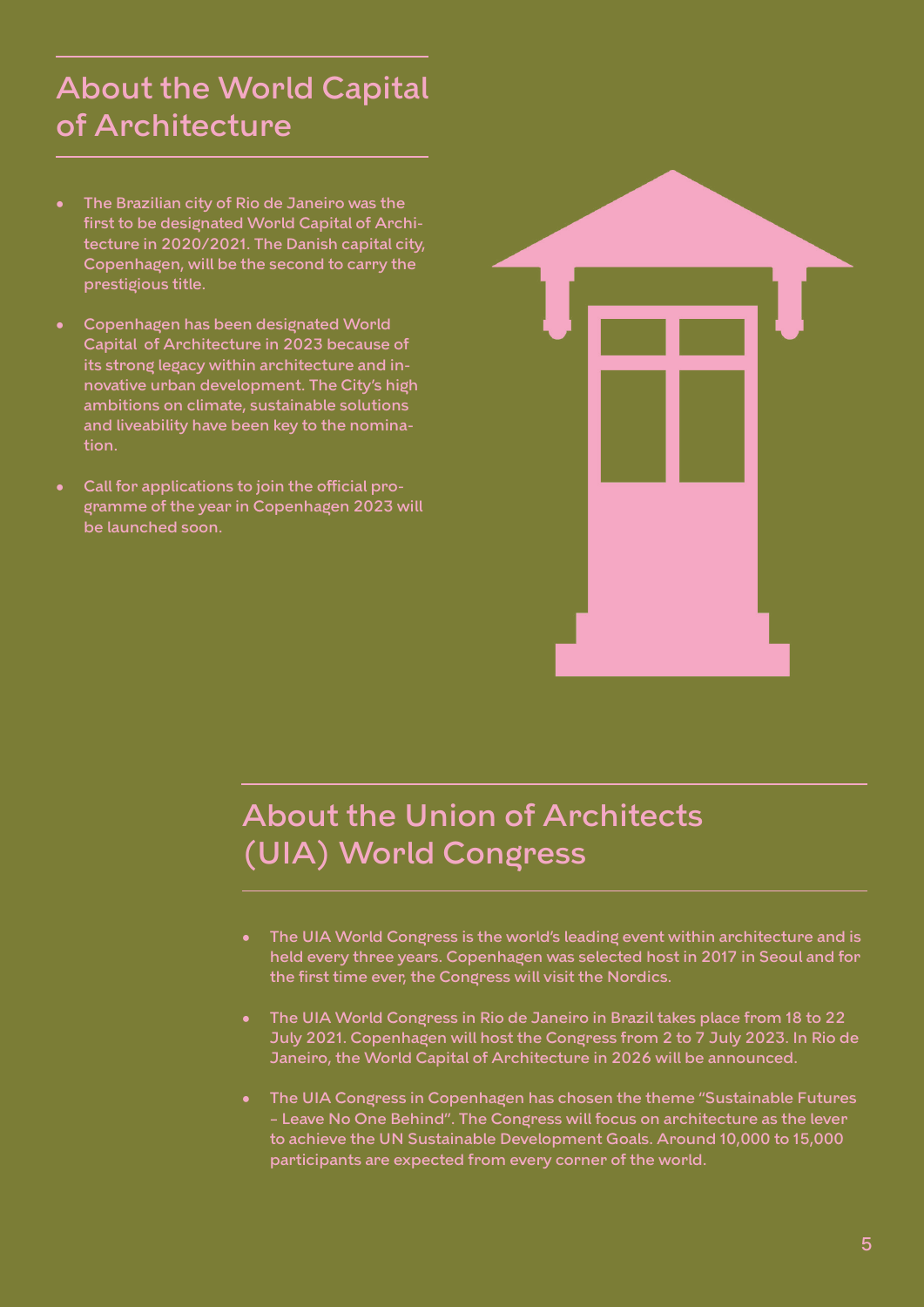## About the UIA & UNESCO

- The UIA, International Union of Architects, is based in Paris and is the only international organization of its kind representing architects on a global scale.
- UNESCO is the United Nations (UN) Educational, Scientific and Cultural Organization. It seeks to build peace through international cooperation in Education, the Sciences and Culture. UNESCO's programmes contribute to the achievement of the Sustainable Development Goals defined in Agenda 2030, adopted by the UN General Assembly in 2015.
- The UIA and UNESCO have joint forces and founded the title of World Capital of Architecture to push forward and promote the development of sustainable urban planning and innovation in our cities.

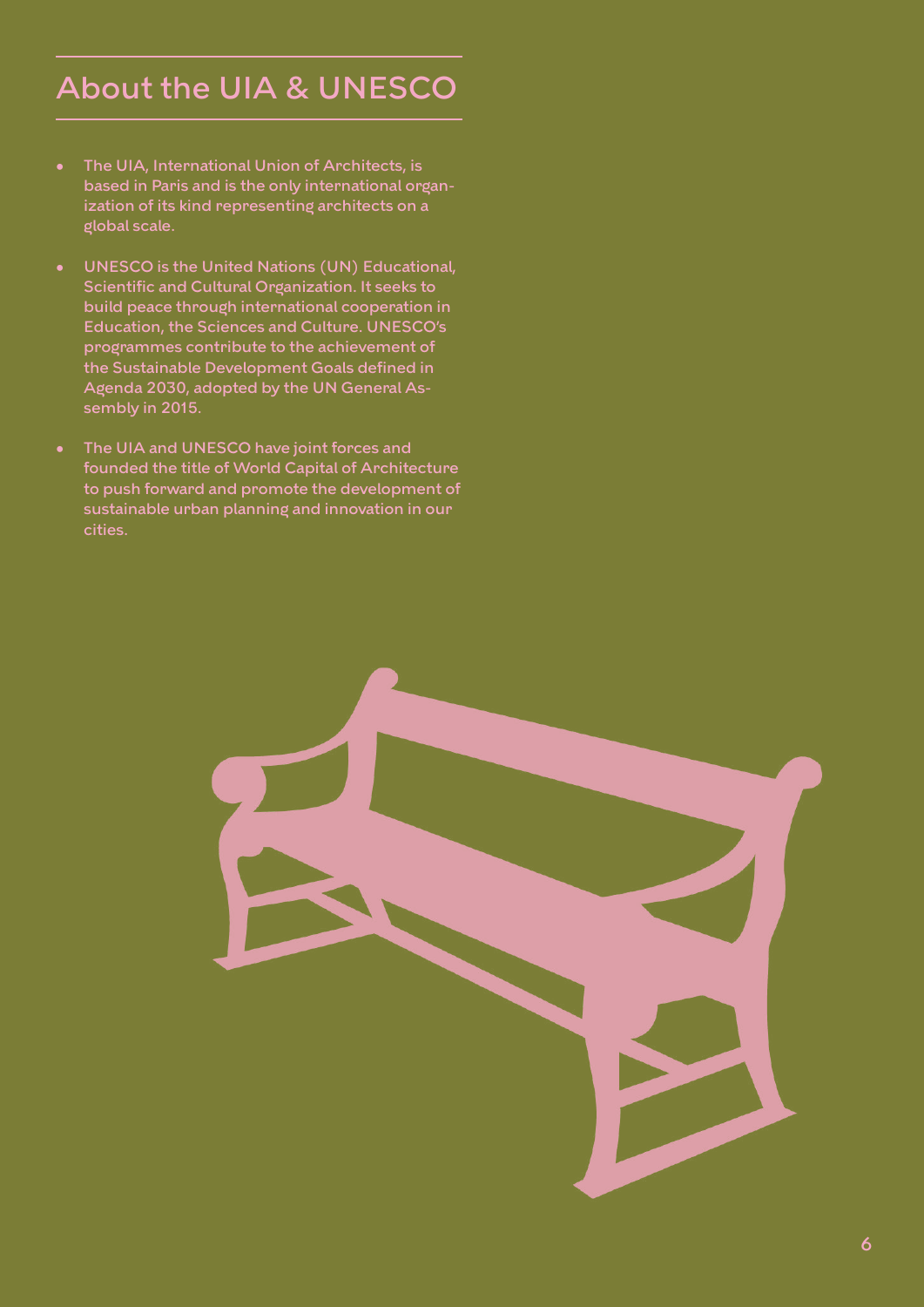#### Quotes for the press

*"In Copenhagen historic buildings stand side by side new, innovative architecture. The City of Copenhagen is open to the diversity of urban development and takes great pride in creating a city for all Copenhageners. A city embracing different ways of living and with room for social housing, too".*

*"Copenhagen is a green and liveable city. A city where we strive to put sustainable solutions first. We are therefore honoured to be appointed World Capital of Architecture in 2023 and look forward to sharing and discussing sustainable urban development and architecture with visitors from all over the world!"*

/ Lord Mayor of Copenhagen, Lars Weiss

*"In 2023, the eyes of the world will rest on Copenhagen when we celebrate the title World Capital of Architecture. It is an opportunity to share our city's sustainable and livable architecture with the world. We are well advanced with sustainable and inclusive urban planning, and the ambition to become carbon neutral by 2025 has resonated internationally.* 

*I hope that we can use 2023 to discuss how to make the cities of the future even stronger. How we combine sustainability with good housing without letting go of the city's historic fabric. How we secure a city that has room for everyone, for a rich and varied urban nature, and where you don't need to be a millionaire to afford good housing."*

/ Mayor of the Technical and Environmental Administration, City of Copenhagen, Ninna Hedeager Olsen

*"I hope that Copenhagen, World Capital of Architecture 2023, will encourage the building industry and all of us who are working to develop the city, to create beautiful and sustainable worldclass buildings."*

/ City Architect for Copenhagen, Camilla van Deurs